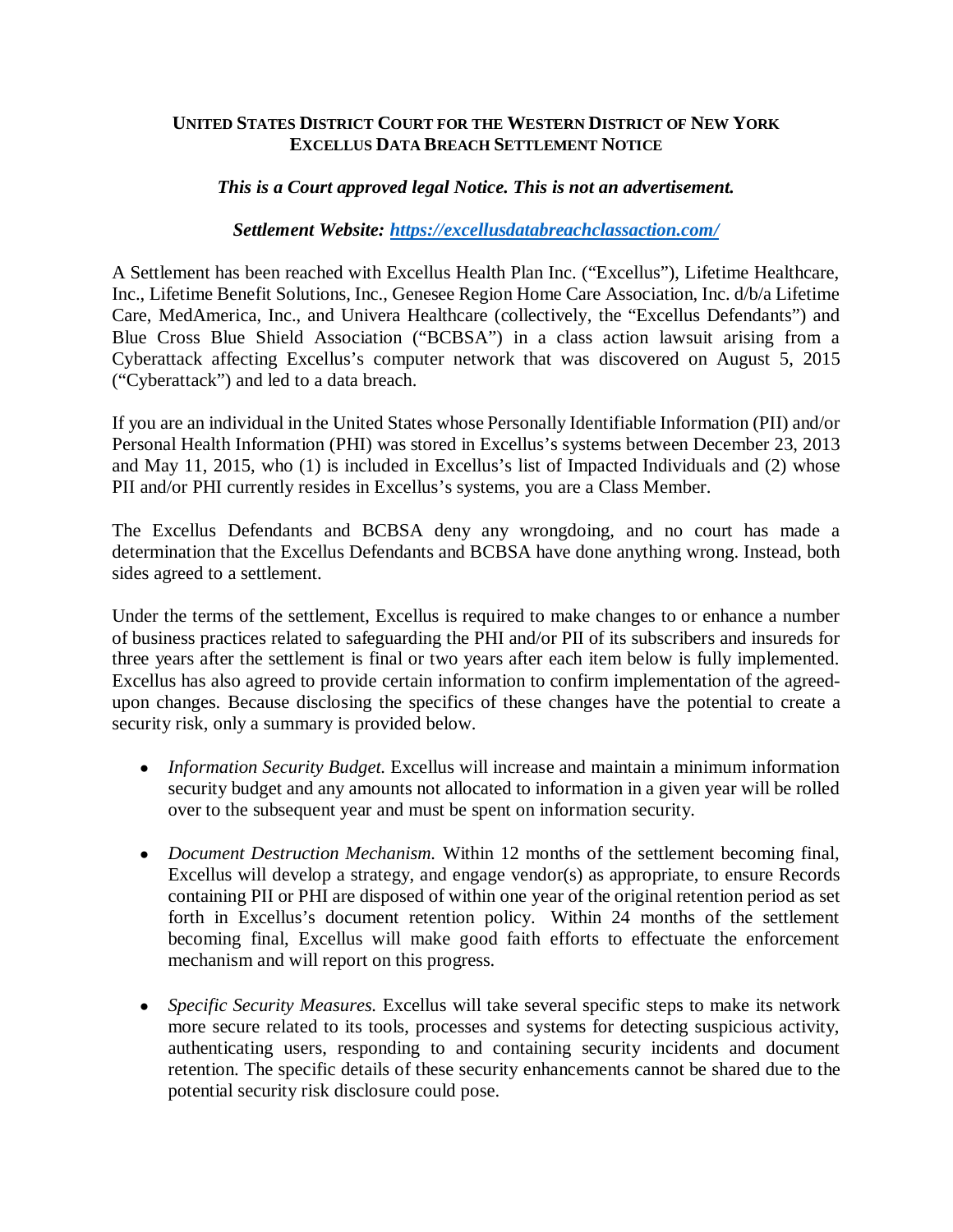- *Office of Civil Rights Documentation*. Excellus provided Plaintiffs' counsel with copies of all submissions to the Office of Civil Rights (OCR) pursuant to the Resolution Agreement and Corrective Action Plan, which came about as a result of an investigation conducted by OCR, not including any exchange of financial information between the OCR and Excellus and redacted as to settlement amounts. You can see the Resolution Agreement and Corrective Action plan at <https://www.hhs.gov/sites/default/files/excellus-ra-cap.pdf.>
- *Data Archiving Project*. Excellus has represented it has engaged in an extensive data archiving program following the cybersecurity incident, including with respect to its databases that maintain PII and PHI. Excellus agrees to provide Plaintiffs' counsel with confirmatory discovery regarding these archiving projects so that plaintiffs can confirm the extent, scope and thoroughness of this archiving project.
- *Annual Declaration*. For three years after the Settlement, Excellus will provide Plaintiffs' counsel with an annual declaration attesting to its compliance with each of the foregoing items, and, to the extent Excellus has not complied with any of the foregoing items, an explanation of the deficiency and proposed steps to remedy the non-compliance.

In exchange for the above business practice changes and information exchange, Class Members will release any and all claims for injunctive and declaratory relief they may have against the Excellus Defendants and BCBSA. Class Members will **not** release any claims against Excellus Defendants and BCBSA for monetary damages.

The Court overseeing this case still has to decide whether to approve the Settlement.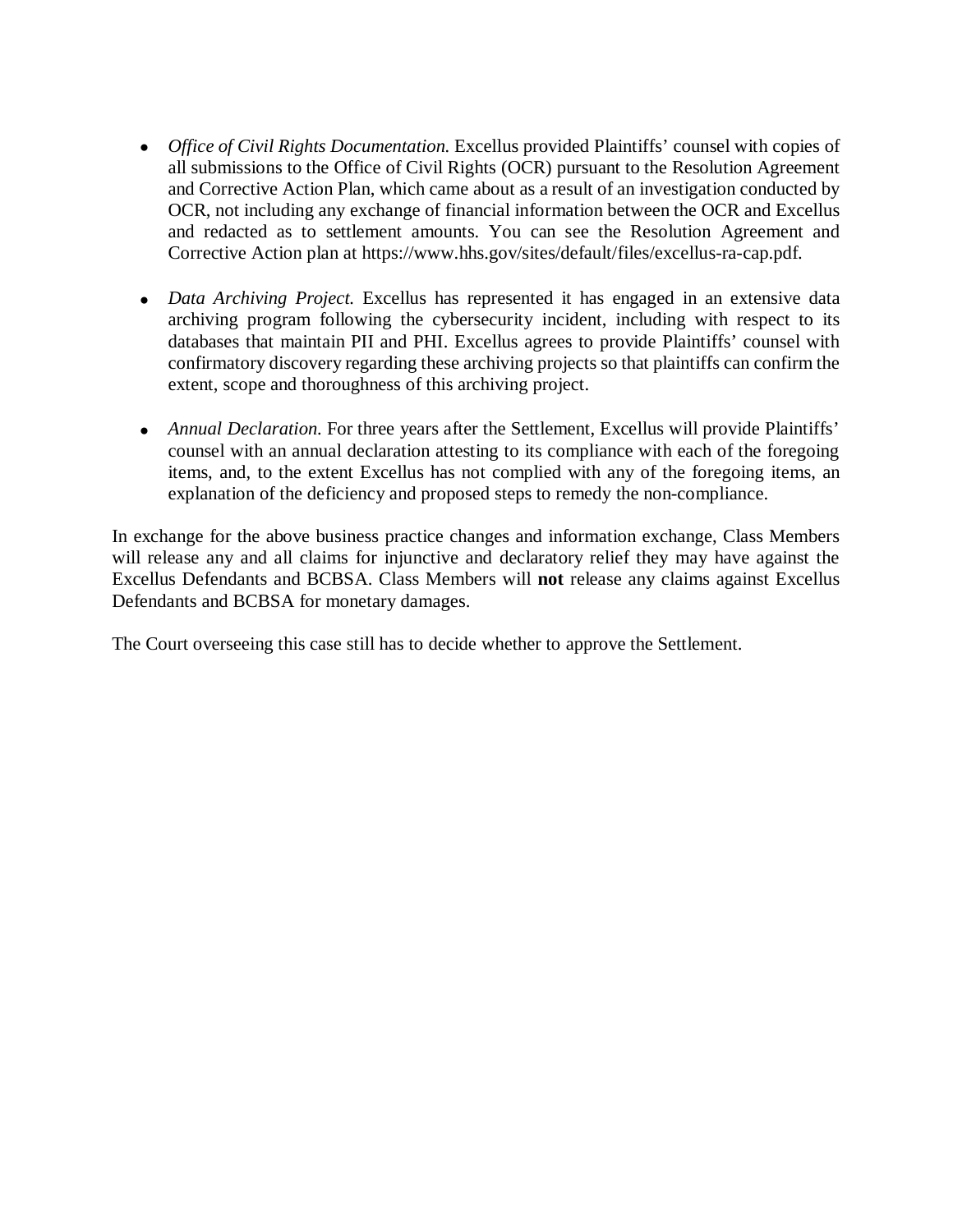## *Note that your legal right are affected even if you do nothing. Please read this document carefully.*

## **YOUR LEGAL RIGHTS AND OPTIONS IN THIS SETTLEMENT**

### Object or Comment on the Settlement

You may object to the Settlement by writing to the Court, Class Counsel and defense counsel and informing why you do not think the settlement should be approved. For detailed information on how to object to the Settlement, see the section titled "Objecting to the Settlement" below. *The deadline for objecting to the Settlement is Friday, March 11, 2022.*

You may, but are not required to, attend the Final Approval Hearing where the Court may hear arguments concerning approval of the Settlement. If you wish to attend and speak at the Final Approval Hearing, you must make the request to do so in your written objection no later than the deadline. The Court will conduct the Final Approval Hearing using the Zoom for Government platform on Wednesday, April 13, 2022 at 1 p.m. Directions for accessing the Final Approval Hearing may be obtaining by contact Hon. Elizabeth A. Wolford's chambers at [wolford@nywd.uscourts.gov](mailto:wolford@nywd.uscourts.gov) or 585-613-4320 for instructions.

### Do Nothing

If you do nothing, and the Settlement is approved, you will not be able to sue the Excellus Defendants or BCBSA for claims for injunctive relief related to the data breach from the Cyberattack. This Settlement will **not** affect your rights to sue Excellus or BCBSA for monetary damages.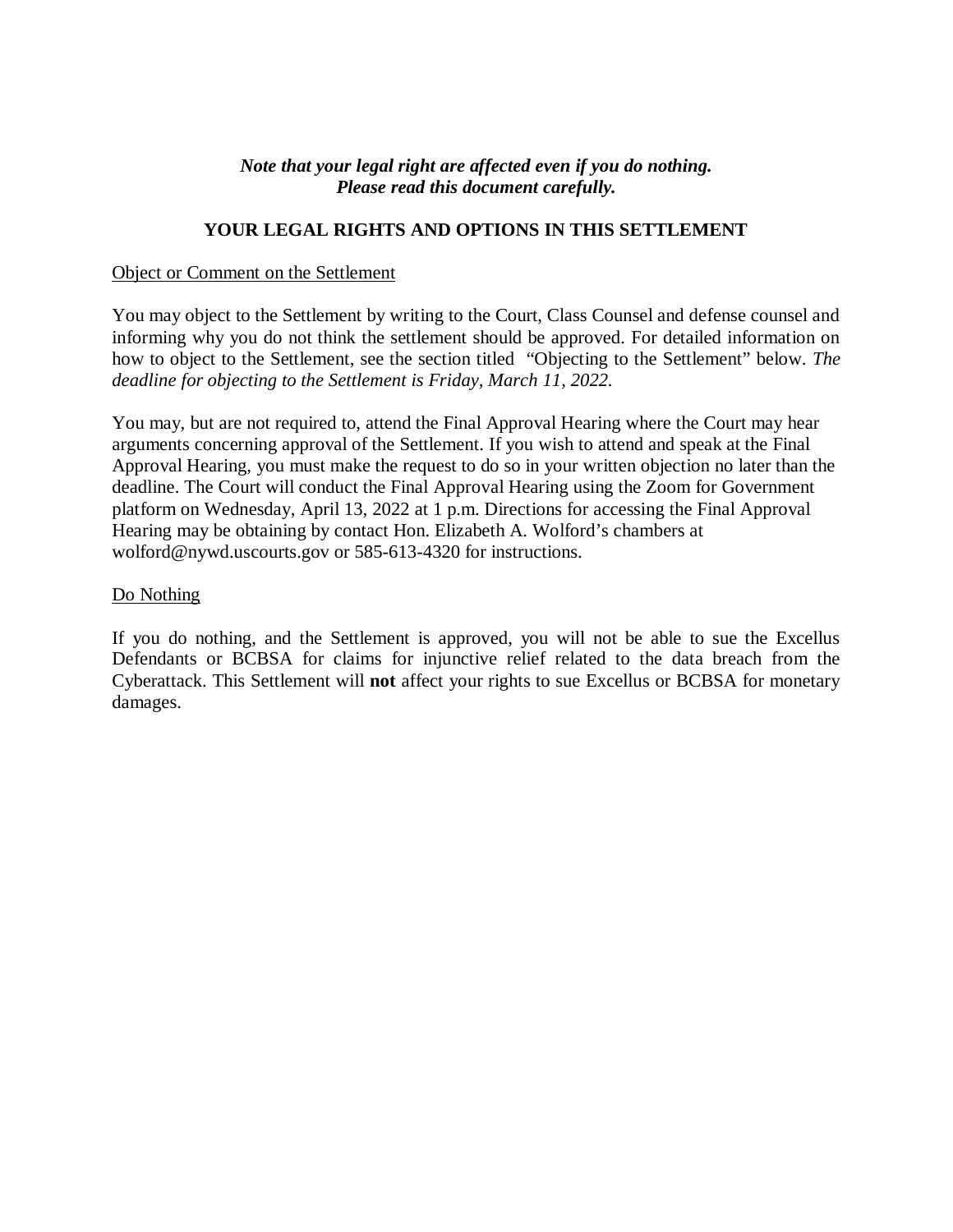# **BACKGROUND INFORMATION**

### **What is the purpose of this document?**

A Court authorized this document to inform you about a proposed Settlement that may affect your rights related to injunctive and declaratory relief. This document explains the nature of the case, the general terms of the proposed Settlement, and how it may affect you. The Settlement will not affect your rights to sue the Excellus Defendants and BCBSA for monetary damages.

### **What is this case about?**

On September 9, 2015, Excellus announced it had been the subject of a cyberattack resulting in the compromise of the PII and PHI of its members, subscribers, insureds, patients and customers. The cyberattack affected more than 10 million individuals.

The case was brought against the Excellus Defendants and BCBSA on behalf of all affected individuals, based on plaintiffs' claim that the Excellus Defendants and BCBSA failed to adequately protect its members, subscribers, insureds, patients and customers PII and PHI. Plaintiffs originally sought on behalf of the class both monetary damages and injunctive relief requiring the Excellus Defendants and BCBSA to change its information security practices. Although the Court concluded that classes seeking damages could not be certified for several legal reasons, the Court certified a class for injunctive relief. The Excellus Defendants and BCBSA deny any wrongdoing, and no court has made any judgment or other determination that the Excellus Defendants or BCBSA have done anything wrong. The current complaint filed in this case, which describes the legal claims alleged by plaintiffs, the alleged facts giving rise to the lawsuit, and the relief sought is available at <https://excellusdatabreachclassaction.com/courtdocuments/.>

### **What is a class action?**

A class action is a case brought by an individual or individuals known as class representatives who act on behalf of a larger group of affected person or class. Even if you have not filed your own case regarding the Cyberattack, you will benefit from the commitments provided by this Settlement because the case is proceeding as a class action.

In November 2020, the U.S. District Court for the Western District of New York determined that it could not certify the case as a class action for damages for legal reasons. However, the Court certified a class for purposes of seeking injunctive relief. The Court appointed plaintiffs as class representatives to represent not only their personal interests, but the interests of all members of the class. These class representatives remain "Class Representatives" for the Settlement.

### **Why is there a settlement?**

Settlements avoid the costs and uncertainty of a trial and related appeals while providing benefits to Class Members when the Settlement becomes final. The Court has not decided the case in favor of any party. Instead, both sides have agreed to a settlement. The Class Representatives, who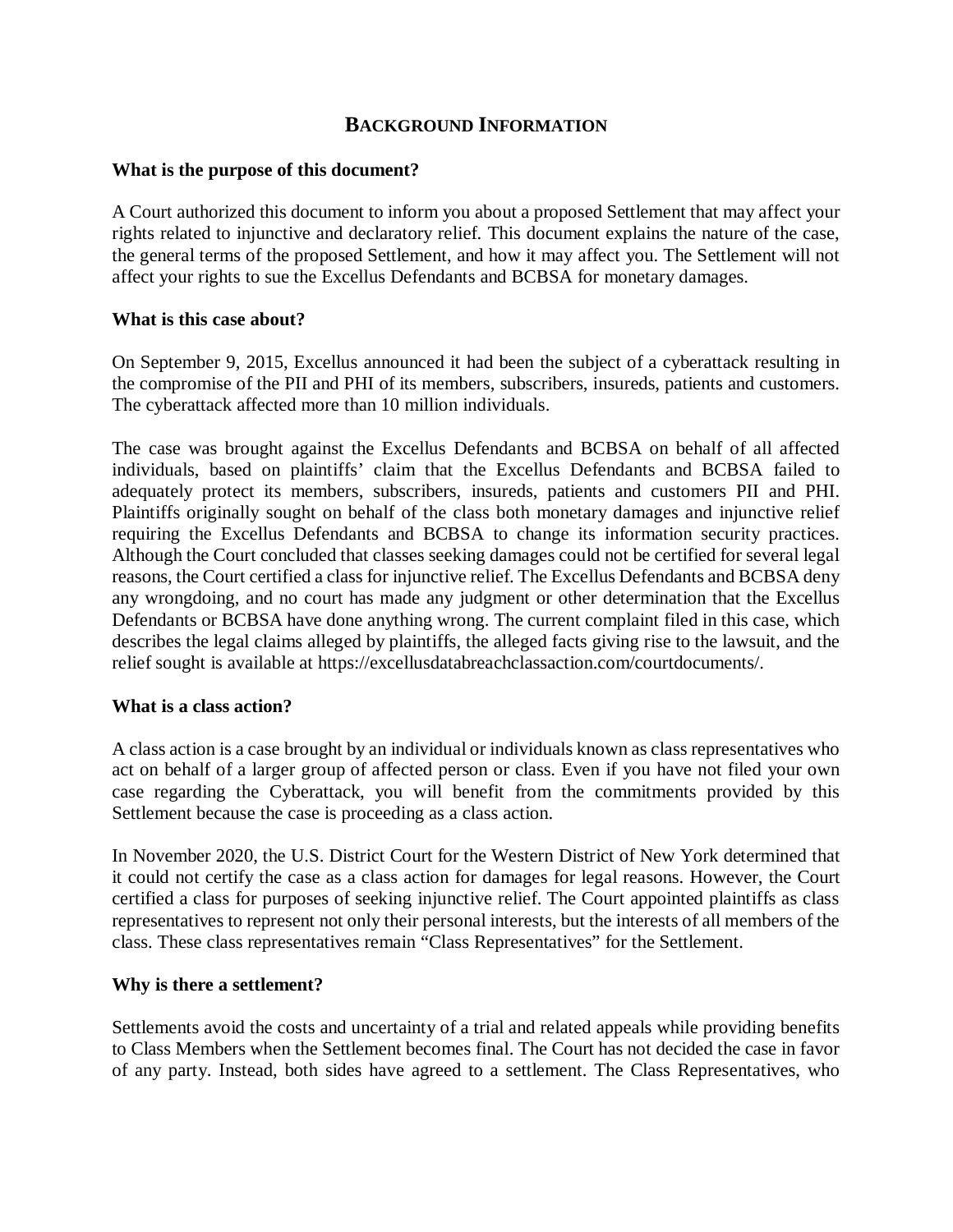represent the interests of all Class Members and the attorneys for the Class ("Class Counsel") believe the Settlement is in the best interests of Class Members.

## **CLASS MEMBERSHIP**

## **How do I know if I am part of the Settlement?**

You are a Class Member, and you are affected by this Settlement, if you are an individual in the United States whose Personally Identifiable Information (PII) and/or Personal Health Information (PHI) was stored in Excellus Health Plans, Inc.'s systems between December 23, 2013 and May 11, 2015, who (1) are included in Excellus's list of Impacted Individuals and (2) whose PII and/or PHI currently resides in Excellus' systems you are a Class Member.

### **Do I have a lawyer in this case?**

Yes. The Court appointed as "Class Counsel" Hadley Lundback Matarazzo of Faraci Lange, LLP, James J. Bilsborrow of Seeger Weiss, Eric H. Gibbs of Gibbs Law Group and Lynn A. Toops of Cohen & Malad. If you want to be represented by your own lawyer, you may hire one at your own expense. Class Counsel's contact information is as follows:

Hadley Lundback Matarazzo Faraci Lange, LLP 28 E. Main Street, Suite 1100 Rochester, New York 14614 (585) 325-5150

*Co-Lead Counsel*

James J. Bilsborrow Seeger Weiss LLP 55 Challenger Road Ridgefield Park, New Jersey 07660 (212) 584-0755

*Co-Lead Counsel*

Eric H. Gibbs Gibbs Law Group LLP 505 14th Street, Suite 1110 Oakland, California 94612 (510) 350-9700

*Executive Committee Member*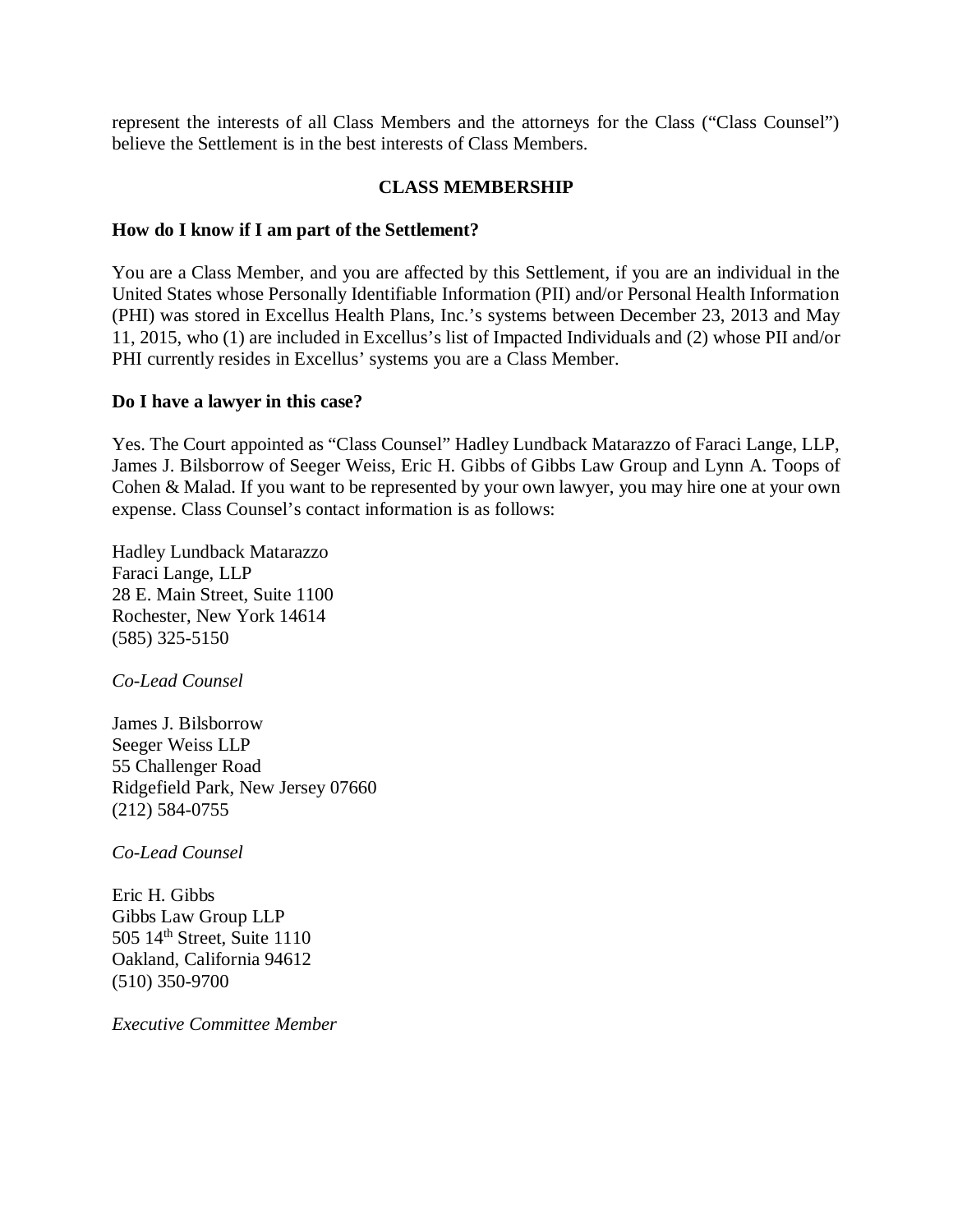Lynn A. Toops Cohen & Malad, LLP One Indiana Square, Suite 1400 Indianapolis, Indiana 46204 (317) 636-648

*Executive Committee Member*

# **How will Class Counsel be paid?**

Class Counsel will make an application for reasonable attorneys' fees, costs and expenses, which must be approved by the Court before they are paid.

Class Counsel will also ask the Court to approve Service Awards of up to \$7,500 per Class Representative to compensate each Class Representative.

The Court will decide the amount of attorneys' fees, costs and expenses, and the amount of any Service Awards to be awarded. The Excellus Defendants and BCBSA have not agreed to any specific amounts. Any attorneys' fees, costs and expenses or Service Awards awarded will be paid by Excellus. Class Counsel intends to a request a fee of no more than \$ 3,300,000.00 and to be reimbursed expenses of no more than \$1,000,000.00. Class Counsel's application for an award of attorneys' fees, costs and expenses is due Friday, February 11, 2022 (30 days before Objection Deadline). This application will be made available on the Settlement Website at <https://excellusdatabreachclassaction.com/>before the deadline to object to the Settlement. The Excellus Defendants and BCBSA will not be opposing the application.

# **BENEFITS FOR CLASS MEMBERS**

The Settlement provides a number of security commitments by Excellus designed to prevent future cyberattacks similar to the one that was discovered on August 5, 2015. These benefits are discussed at the beginning of this Notice.

# **LEGAL RIGHTS RESOLVED THROUGH SETTLEMENT**

### **How does the Settlement affect my rights?**

If the Settlement becomes final, you will release all claims for declaratory or injunctive relief against the Excellus Defendants and BCBSA related to the Cyberattack. You will no longer have any right to file a lawsuit against the Excellus Defendants or BCBSA seeking a declaratory judgment or injunction related to the Cyberattack – whether or not you are currently aware of any such claims. This Settlement does **not** release any claims you have against the Excellus Defendants or BCBSA for money damages related to the Cyberattack and data breach.

All of the Court's orders will apply to you and legally bind you. You can access the Settlement Agreement and read the specific details of the legal claims being released at <https://excellusdatabreachclassaction.com/.>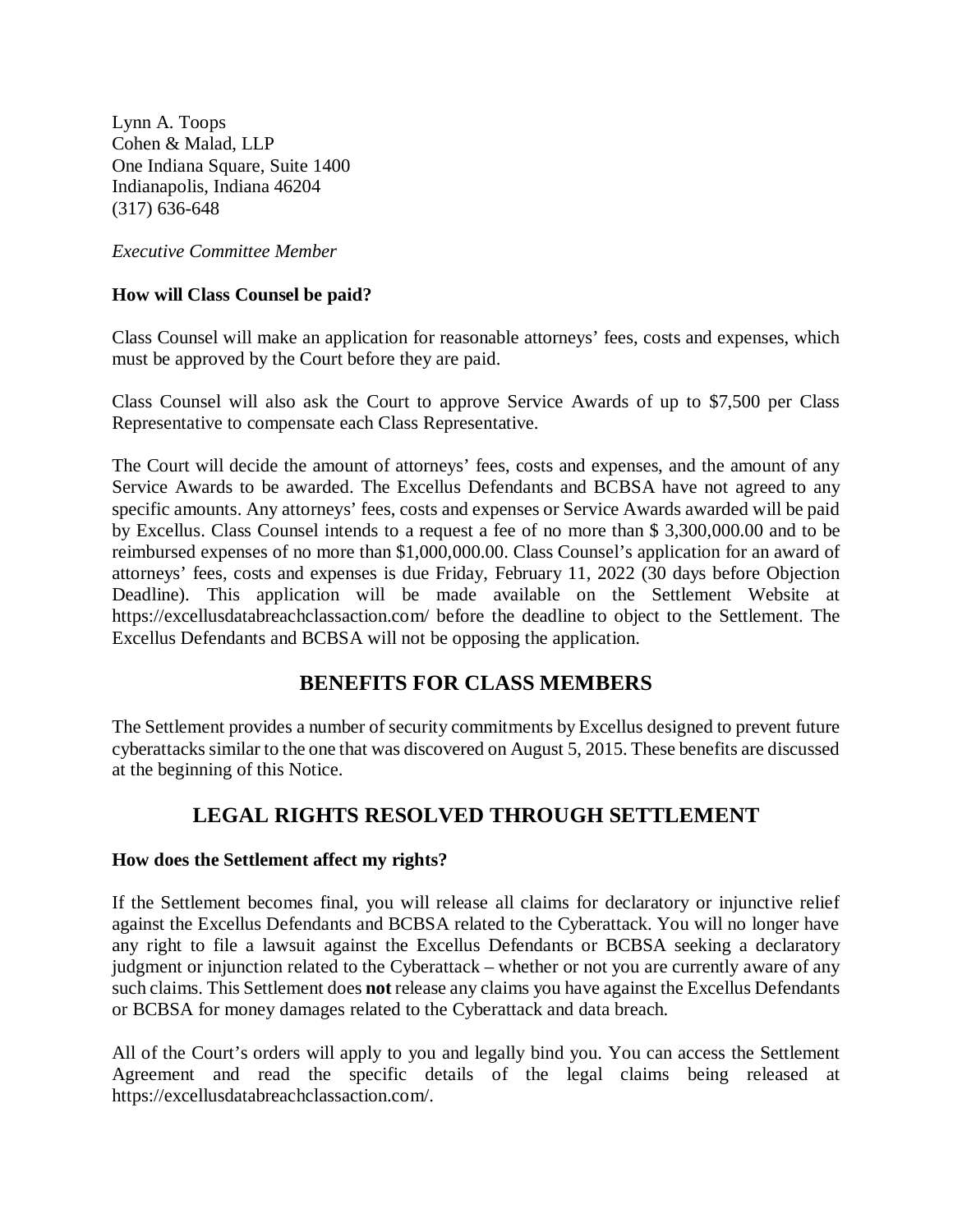# **OBJECTING TO THE SETTLEMENT**

You can object to the Settlement, Class Counsel's request for attorneys' fees, costs and expenses and/or the request for Service Awards for Class Representatives.

You object to the Settlement when you disagree with some aspect of the Settlement and think the Court should not give Final Approval to the Settlement. An Objection allows your views to be heard by the Court.

Filing an Objection means you are asking the Court to deny approval to the Settlement, Class Counsel's request for fees, costs and expenses, and/or the Class Representatives' request for Service Awards. You cannot ask the Court to order a different settlement—it can only approve or deny the Settlement that has been reached. If the Court denies approval of the Settlement, the case will continue. If that is what you want to happen, you may state that in an Objection.

If you choose to make an Objection, it must be in writing and contain the following:

- (i) the objector's full name, address, telephone number, and e-mail address (if any);
- (ii) information identifying the objector as a Class Member, including proof that the objector is a member of the Class (e.g., copy of original notice of the Cyberattack );
- (iii) a written statement of all grounds for the objection, accompanied by any legal support for the objection the objector believes applicable;
- (iv) the identity of all counsel representing the objector, if any;
- (v) the identity of all counsel representing the objector who will appear at the Final Fairness Hearing, if any;
- (vi) a list of all persons who will be called to testify at the Final Fairness Hearing in support of the objection, if any;
- (vii) a statement confirming whether the objector intends to personally appear and/or testify at the Final Fairness Hearing;
- (viii) the objector's signature and the signature of the objector's duly authorized attorney or other duly authorized representative (along with documentation setting forth such representation), if any;
- (ix) a list, by case name, court, and docket number, of all other cases in which the objector (directly or through counsel) has filed an objection to any proposed class action settlement within the last 3 years;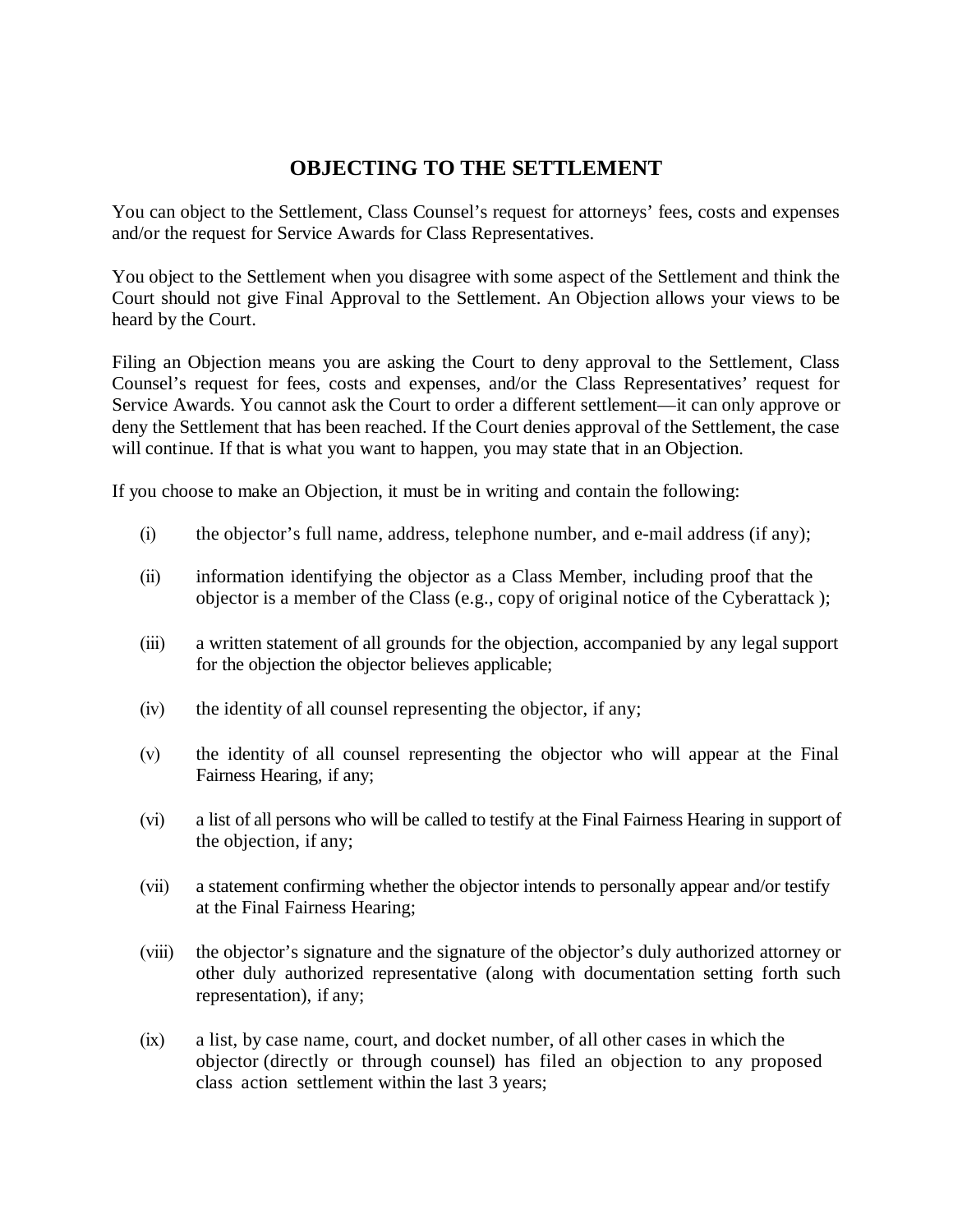- (x) a list, by case name, court, and docket number, of all other cases in which the objector's counsel (on behalf of any person or entity) has filed an objection to any proposed class action settlement within the last three (3) years; and
- (xi) a list, by case name, court, and docket number, of all other cases in which the objector has been a named plaintiff in any class action or served as a lead plaintiff or class representative.

**To be heard by the Court, the Objection must be filed with the Clerk of the Court for the Western District of New York in Rochester, New York no later than March 11, 2022 (60 days after the Preliminary Approval Date) and must be sent by that date to the following:**

Hadley Lundback Matarazzo Faraci Lange, LLP 28 E. Main Street, Suite 1100 Rochester, New York 14614

*Class Counsel*

David A. Carney Baker & Hostetler LLP 127 Public Square, Suite 2000 Cleveland, Ohio 44114

*Counsel for the Excellus Defendants*

Sunil Shenoi Kirkland & Ellis LLP 300 North LaSalle Chicago, Illinois 60654

*Counsel for BCBSA*

# **Can I exclude myself from the Settlement?**

No, under Federal Rule of Civil Procedure 23(b)(2) and the applicable law, it is not possible to opt out of the Settlement.

# **FINAL APPROVAL HEARING**

### **When and where will the Court decide whether to approve the Settlement?**

The Court will hold the Final Approval Hearing at 1 p.m. on Wednesday April 13, 2022 using the Zoom for Government platform. If the date or time of the Final Approval Hearing changes, an update will be posted to <https://excellusdatabreachclassaction.com/.> Directions for accessing the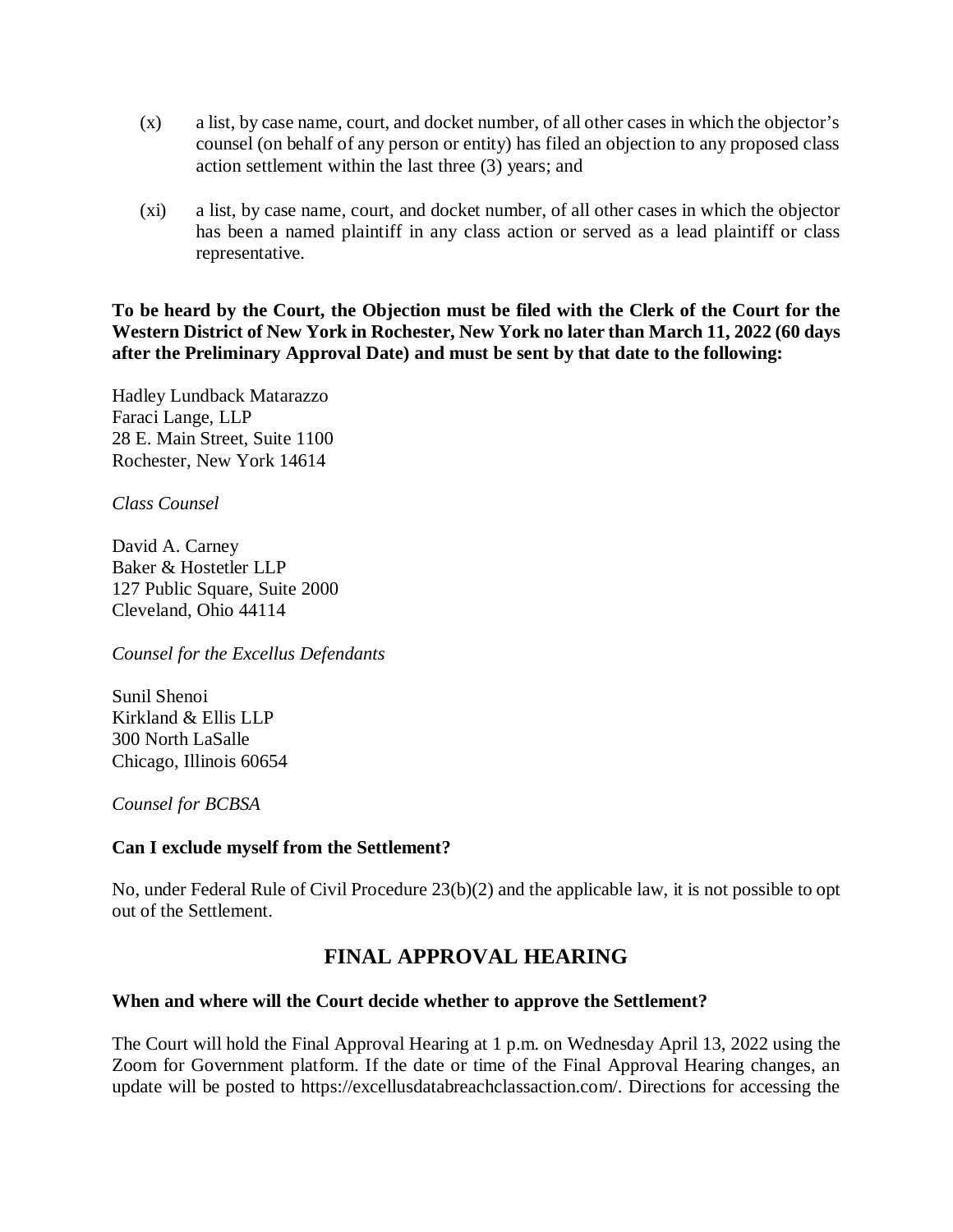Final Approval Hearing may be obtained by contacting Hon. Elizabeth A. Wolford's chambers at [wolford@nywd.uscourts.gov](mailto:wolford@nywd.uscourts.gov) or 585-613-4320 for instructions.

At the Final Approval Hearing, the Court will consider whether the Settlement is fair, reasonable and adequate. If there are Objections, the Court will consider them. The Court may listen to people who appear at the hearing and who have provided notice of their intent to appear at the hearing (see section titled "Objecting to the Settlement" above). The Court may also consider any application by Class Counsel for attorneys' fees, costs and expenses, as well as Service Awards for the Class Representatives. Any motions for attorneys' fees, costs and expenses will be posted on<https://excellusdatabreachclassaction.com/> after they are filed, and not later than 30 days after entry of the Court's Preliminary Approval Order, if the Court grants Preliminary Approval. At or after the hearing, the Court will decide whether to approve the Settlement.

## **Do I have to attend the hearing?**

No. Class Counsel will answer any questions the Court may have. You may attend at your own expense if you wish. If you submit a written objection, you do not have to come to the Court to talk about it. As long as you submit your written objection on time, that is sufficient for the Court to consider it. You may also pay your own lawyer to attend, but it is not required. If the Court conducts the hearing by videoconference, you may appear by videoconference.

## **May I speak at the hearing?**

At the hearing, the Court, at its discretion, will hear any Objections and arguments concerning the fairness of the Settlement.

You may attend, but you do not have to. As described above in the section titled "Objecting to the Settlement", you may speak at the Final Approval Hearing if you have timely filed your Objection with all the required information, stated in your Objection that you are appearing in person and the Court grants you permission to be heard.

# **DOING NOTHING**

If you do nothing, and the Settlement is approved, you will not be eligible to sue the Excellus Defendants and BCBSA for claims for injunctive and declaratory relief related to the Cyberattack. The Settlement will **not** affect your rights to sue the Excellus Defendants and BCBSA for monetary damages.

# **GETTING MORE INFORMATION**

This Notice summarizes the proposed Settlement. More details are in the Settlement Agreement itself. You can get a copy of the Settlement Agreement, view other case documents and get additional information and updates by visiting <https://excellusdatabreachclassaction.com/.>All of the case document that have been filed publicly in this case are also available online through the Court's Public Access to Court Electronic Records (PACER) system at <https://ecf.nywd.uscourts.gov/cgi-bin/ShowIndex.pl.>This case is called *Fero, et al. v. Excellus*